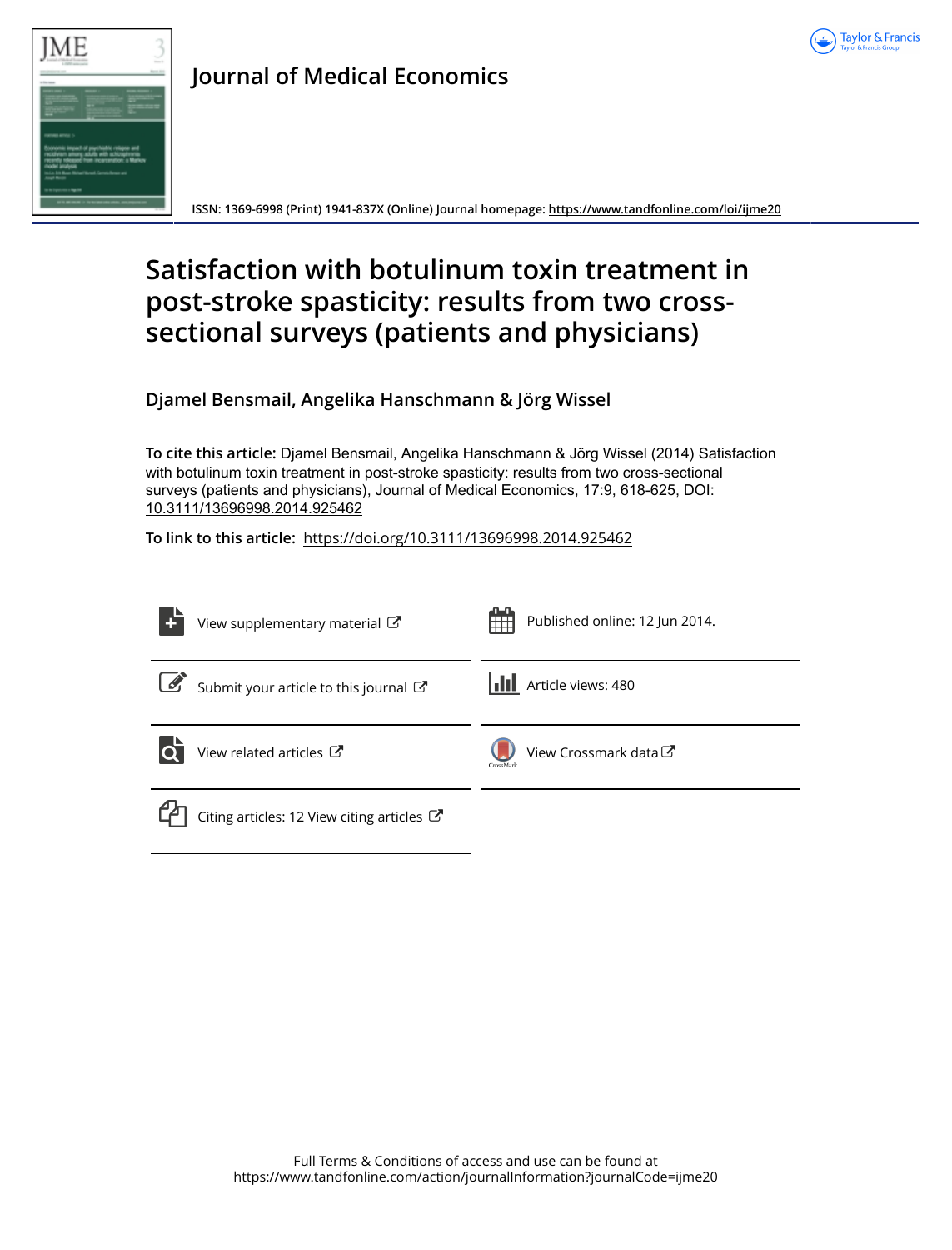#### 1369-6998 Article 0017.R1/925462 doi:10.3111/13696998.2014.925462 **All rights reserved: reproduction in whole or part not permitted**

# Original article Satisfaction with botulinum toxin treatment in post-stroke spasticity: results from two cross-sectional surveys (patients and physicians)

#### Djamel Bensmail

Hôpital Raymond-Poincaré (AP-HP), Université de Versailles Saint Quentin, Garches, France

#### Angelika Hanschmann

Merz Pharmaceuticals GmbH, Frankfurt, Germany

#### Jörg Wissel

Neurorehabilitation and Physical Therapy, Department of Neurology, Vivantes Hospital Spandau, Berlin, Germany

#### Address for correspondence:

Professor Djamel Bensmail, UF Blessés Médullaires, Service de MPR, Pôle Handicap-Rééducation, Hôpital Raymond Poincaré (AP-HP), Université de Versailles Saint Quentin, 104 Bd Raymond Poincaré, 92380 Garches, France. Tel.: +33 (0)1 47 10 70 60; Fax: +33 (0)1 47 10 70  $83$ 

djamel.bensmail@rpc.aphp.fr

#### Keywords:

Spasticity – AbobotulinumtoxinA – IncobotulinumtoxinA – OnabotulinumtoxinA – Botox

Accepted: 14 May 2014; published online: 12 June 2014 Citation: J Med Econ 2014; 17:618–25

### Abstract

#### Objective:

To characterize patient and physician satisfaction with current standard-of-care botulinum toxin treatment regimens for symptom control in patients with post-stroke spasticity using structured interviews with patients and physicians.

#### Research design and methods:

Two cross-sectional surveys were conducted in Canada, France, Germany, and the US. The patient survey included patients with post-stroke spasticity who had undergone at least two botulinum toxin A injection cycles. Information on patients' current and prior botulinum toxin treatment cycles and quality of life was collected. The physician survey included physicians treating post-stroke spasticity with botulinum toxins and collected information regarding physician satisfaction with botulinum toxin treatment for post-stroke spasticity.

#### Results:

Of 79 participating patients with post-stroke spasticity, 61 (77%) received treatment with onabotulinumtoxinA, 15 (19%) with abobotulinumtoxinA, and three (4%) with incobotulinumtoxinA. Overall, 40.5% of patients were very satisfied, 48.1% were somewhat satisfied, and 11.4% were not at all satisfied with botulinum toxin treatment. Patient satisfaction was lowest just before injection and highest at the time of peak effect. The mean injection interval was 13.7 (SD = 3.5) weeks; however, 43.4% of patients expressed a preference for intervals of  $\leq$ 10 weeks. Most of the 105 participating physicians' were moderately (57.7%) or very (36.5%) satisfied with botulinum toxin treatment. However, physicians estimated that 16.2% of their patients with post-stroke spasticity could benefit from shorter injection intervals, and that 24.6% of patients could benefit from higher doses than those permitted by current country directives.

#### Study limitations:

Patients' responses were based on subjective recollections and physicians' responses were based on general impressions.

#### Conclusions:

These surveys indicate that patients' and physicians' satisfaction with botulinum toxin therapy for poststroke spasticity is overall very good. However, patients' satisfaction over the treatment cycle varied with onset, peak, and trough of treatment effects and patients and physicians expressed a need for treatment individualization.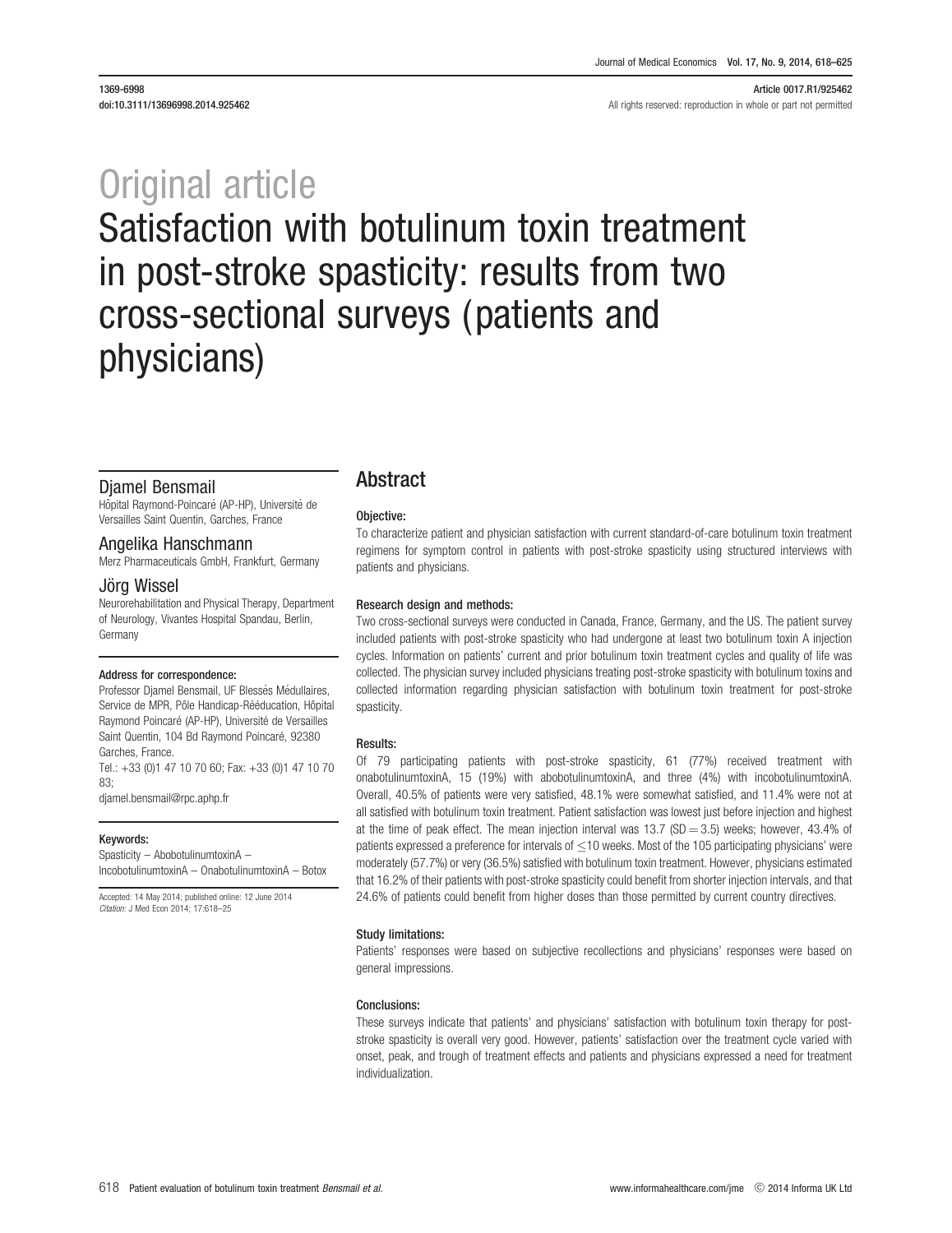# Introduction

Spasticity is characterized by a hypertonic motor dysfunction and is part of the upper motor neuron syndrome (UMNS). UMNS may be caused by a variety of etiologies including cerebral or spinal ischemia, traumatic brain or spinal cord injury, multiple sclerosis, cerebral palsy, and other neurological diseases $^{1,2}$  $^{1,2}$  $^{1,2}$ . Globally, UMNS is estimated to affect more than 12 million people<sup>[3,4](#page-7-0)</sup>. In 2010, an estimated 16.9 million people worldwide experienced a first-ever stroke, and the overall prevalence of stroke survivors was 33.0 million<sup>[5](#page-7-0)</sup>. Prevalence estimates of post-stroke spasticity are highly variable. A recent literature review found that the prevalence of post-stroke spasticity ranged from 4–42.6% of patients who had suffered a stroke, and the prevalence of disabling spasticity was 2–13%. Post-stroke spasticity develops over time and was evident in 4–27% of stroke survivors in the first 1–4 weeks after stroke; in 19–26.7% of post-acute patients (1–3 months post-stroke); and in  $17-42.6\%$  of patients in the chronic phase ( $>3$  months post-stroke)<sup>[6](#page-7-0)</sup>.

Botulinum toxins have been extensively used for the treatment of spasticity. An American Academy of Neurology evidence-based review of the safety and efficacy of botulinum toxin for the treatment of spasticity recommends that botulinum toxin should be offered as a treatment option to reduce muscle tone and improve passive function in adults with spasticity (level A), and should also be considered to improve active function (level  $B$ )<sup>7,8</sup>. European Consensus Statements also recommend botulinum toxin type A as a valuable tool in the multi-modal treatment of adult spasticity $9,10$ . While botulinum toxin is a highly effective treatment for spasticity, treatment effects are temporary and many patients experience partial to complete re-emergence of symptoms towards the end of each injection cycle as the benefits of the previous dose begin to wear off. The current standard of care is injection intervals of  $3$  months or longer<sup>[11](#page-7-0)</sup>. This recommendation is largely based on a retrospective patient review by Greene et al.<sup>[12](#page-7-0)</sup> from 1994 in patients with cervical dystonia. Importantly, however, the patients described in this study had been treated with the original botulinum toxin formulation (Allergan lot 79-11), which has been reported to be associated with an antibody formation rate of up to  $10.5\%$ <sup>[12](#page-7-0)</sup>. In a subsequent study comparing lot 79-11 with the current onabotulinumtoxinA (Botox\*), which has a reduced protein load, the number of patients developing resistance was much reduced compared with lot  $79-11^{13}$ . Importantly, an individualized dosing schedule, customized to patients' symptoms, might improve patient satisfaction during the entire treatment cycle. However, in the absence of long-term data regarding a potential effect of flexible, individualized botulinum toxin treatment intervals, a minimum injection interval of 3 months has today become the standard of care for many patients receiving botulinum toxin treatment. Owing to inflexible dosing schedules, patients may have to tolerate mild-to-severe symptoms towards the end of each treatment cycle before the next injection is administered.

In addition to flexible treatment intervals, individualized dosing is also important for treatment efficacy and satisfaction. Some studies in upper-limb post-stroke spasticity have permitted individualized dosing $14-16$ , while others have not<sup>17-25</sup>. Doses administered in clinical trials vary widely. In a systematic review, Elia et al.<sup>[26](#page-8-0)</sup> report that dose ranges administered to finger flexor muscles in patients with post-stroke spasticity ranged from 7.5–225 U for onabotulinumtoxinA, and from  $100-500$  U for abobotulinumtoxinA (Dysport $\dagger$ ). Current dosing guidelines for spasticity in adults give broad dose ranges for onabotulinumtoxinA and recommend a total maximum body dose of  $600$  U per visit<sup>[10](#page-7-0)</sup>. To optimize treatment outcomes, physicians need to have the flexibility to administer individualized doses according to patient needs. However, as the use of higher doses has not been systematically evaluated, in many countries the approved maximum doses are lower than doses recommended in current treatment guidelines. Moreover, in most countries, the treatment of lower-limb spasticity is not included in the prescribing information for botulinum toxin formulations.

Structured patient and physician surveys were conducted to characterize treatment satisfaction with the current standard-of-care botulinum toxin type A dosing regimens for the symptomatic control of post-stroke spasticity. The aim was to capture the perspectives of patients affected by post-stroke spasticity and physicians who treat such patients.

# Patients and methods

# Study design

The survey questionnaire was refined following pilot interviews in Canada, France, and Germany. Structured surveys were carried out in four countries (Canada, France, Germany, and the US) in 2008 (see Supplementary Appendix for survey questionnaire). At this time, onabotulinumtoxinA was approved for the treatment of upper-limb post-stroke spasticity in Europe and Canada and abobotulinumtoxinA was approved for this indication

<sup>\*</sup>Botox is a registered trademark of Allergan Inc.

<sup>+</sup>Dysport is a registered trademark of Ipsen Biopharm Ltd.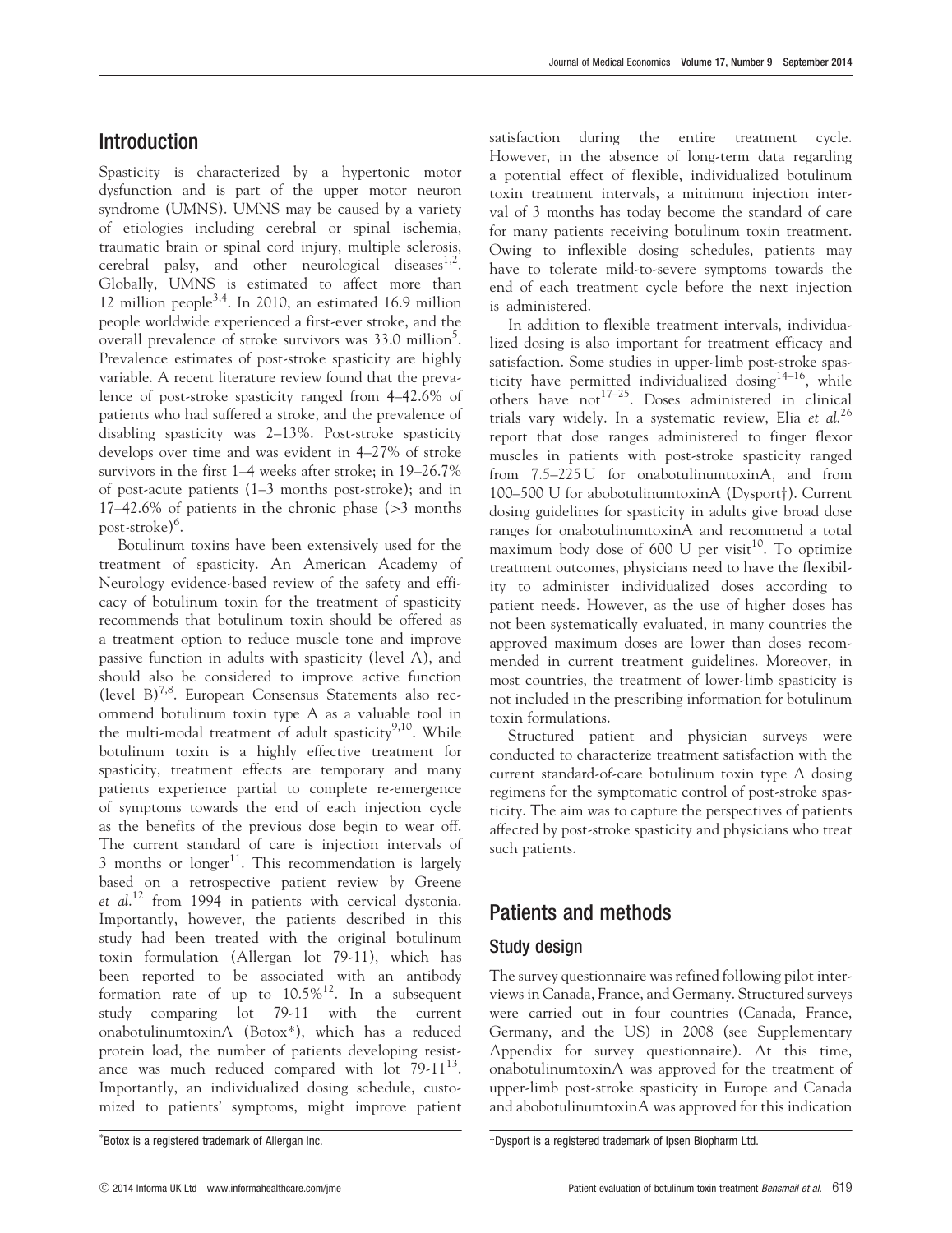in Europe, but incobotulinumtoxinA (Xeomin<sup>†</sup>) was not approved for the treatment of upper-limb post-stroke spasticity at the time of the survey.

To be included in the patient survey, patients had to have undergone at least two treatment sessions with any formulation of botulinum toxin type A. Patients who had received botulinum toxin injections at less than 10-week intervals were excluded. Patients were asked by their physicians if they were willing to participate and interested patients consented to being contacted by the interviewer.

Information was collected on patient demographics, disease characteristics, and previous treatments with botulinum toxin. Interviews were conducted by medically experienced interviewers and took place 7–10 weeks after patients' last botulinum toxin treatment.

Physicians were contacted via telephone to enquire if they would like to participate in the survey. To be included, physicians must have had experience in administering botulinum toxin injections for medical purposes for  $\geq$ 3 years, including experience in injecting botulinum toxin for the treatment of post-stroke spasticity.

#### Evaluation of treatment

The survey asked patients about their most recent botulinum toxin injection cycle, including general impression of treatment, injection intervals, as well as perceived time of onset of treatment effect, peak effect, and waning of treatment effect. Patients evaluated their satisfaction with therapy at different stages of their latest treatment cycle (current, at peak effect, and right before their last injection) using a visual analog scale (VAS) ranging from 1–10. For the analysis, observed values 1–3 were classed as 'not at all satisfied', 4–7 were classed as 'somewhat satisfied', and 8–10 were classed as 'very satisfied'. Patients also stated their preference for a re-injection of botulinum toxin on the day of interview using a VAS ranging from 1–10, where 1–3 was classed as 'not at all', 4–7 as 'somewhat', and 8–10 as 'very much'. The questionnaire further asked for the preferred interval length for receiving botulinum toxin injections (in weeks). The survey questionnaire was also used to assess quality of life, based on general subjective ratings of current state of health as well as assessments of the impact of spasticity on specific aspects of patients' lives. Patients rated their current state of health on a VAS ranging from 0 (worst possible) to 100 (best possible). The use of this subjective scale was intended to ensure that results reflected patients' own perspectives.

The physician survey assessed physicians' perspectives on botulinum toxin treatment for patients with post-stroke spasticity. Information collected included treatment intervals, dosing, and satisfaction with botulinum toxin

treatment in post-stroke spasticity. Satisfaction was rated using a numeric rating scale ranging from 1–10, where 1–3 was classed as 'not at all satisfied', 4–7 as 'moderately satisfied', and 8–10 as 'very satisfied' for the analysis. In addition, physicians were asked about restrictions to dosing and treatment interval that they encountered in their respective countries. The responses were based on physicians' own knowledge and interpretation of restrictions; no information was provided by the interviewer to the physicians.

#### Statistical methodology

Descriptive statistics were used to summarize all survey data collected in this study. For both the physician and patient surveys, percentages presented are based upon non-missing data.

#### **Results**

#### Patient survey

#### Patients

A total of 79 patients with post-stroke spasticity were interviewed (Germany,  $n = 35$  [44.3%]; France,  $n = 10$  [12.7%]; USA,  $n = 26$  [32.9%]; Canada,  $n = 8$  [10.1%]). Of these, 15 were currently being treated with abobotulinumtoxinA (19%), 61 (77%) with onabotulinumtoxinA, and three (4%) with incobotulinumtoxinA. Demographic and baseline disease-related characteristics are shown in [Table 1](#page-4-0). At the time of the survey, the mean duration of spasticity was  $4.1$  (SD =  $4.0$ ) years and patients had been receiving botulinum toxin type A injections for a mean of 2.0  $(SD = 2.3)$  years. More than half of the patients (59.5%) had co-morbid chronic diseases that required medical management.

#### Treatment intervals

Patients usually received botulinum toxin treatment at intervals of 10 weeks (6.3%), 11–12 weeks (39.2%), 13–14 weeks (32.9%), 15–16 weeks (8.9%), or  $\geq$ 17 weeks (12.7%) [\(Figure 1a](#page-4-0)). The mean injection interval was  $13.7$  (SD = 3.5) weeks. Patients were asked if they had received an explanation for the reason leading physicians to choose a particular treatment interval and, if so, what the explanation was. Patients who stated that they had received a reason ( $n = 27, 34.2\%$ ) provided the following explanations: 'you just shouldn't give it more often'  $(n = 9)$ ; 'this injection interval is the most successful'  $(n = 5)$ ; 'need to avoid formation of antibodies'  $(n = 4)$ ; 'risk of side-effects with shorter intervals'  $(n = 4)$ ; 'this is standard procedure'  $(n=3)$ ; 'individual state of the  $\sharp$ Xeomin is a registered trademark of Merz Pharma GmbH & Co. KGaA. patient'  $(n = 1)$ , 'according to the state of approval'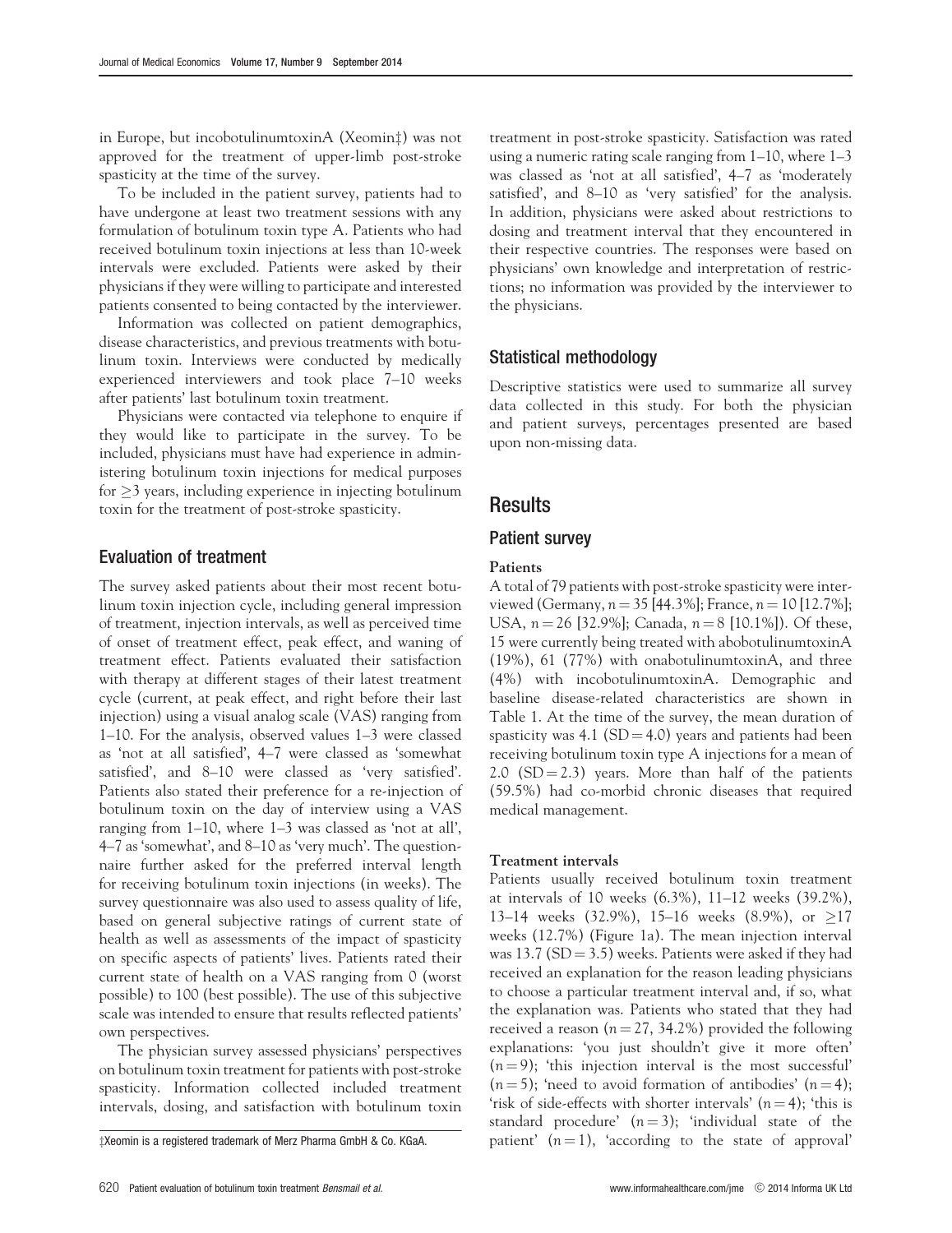<span id="page-4-0"></span> $(n = 1)$ , and 'according to studies available'  $(n = 1)$ . Reasons were not mutually exclusive, i.e., more than one reason may have been provided.

#### Evaluation of the last injection cycle

When asked, 44 patients were able to recall the onset, peak, and decline of effects of their most recent injection.

Table 1. Patient demographic and baseline disease characteristics (patient survey).

| Characteristic                                                 | Patients $(n=79)$ |
|----------------------------------------------------------------|-------------------|
| Female, $n$ $%$                                                | 32 (40.5)         |
| Age group, $n$ $\left(\% \right)$                              |                   |
| $18 - 35$ years                                                | 4(5.1)            |
| $36 - 55$ years                                                | 20(25.3)          |
| $56 - 75$ vears                                                | 42 (53.2)         |
| $76 - 85$ years                                                | 13 (16.5)         |
| $>85$ years                                                    | 0                 |
| Mean (SD) duration of spasticity, years                        | 4.1(4.0)          |
| Area of spasticity, n (%)                                      |                   |
| Patients with lower-limb spasticity                            | 19 (24.1)         |
| Patients with upper-limb spasticity                            | 26 (32.9)         |
| Patients with upper- and lower-limb spasticity                 | 29 (36.7)         |
| Patients with missing data regarding area                      | 5(6.3)            |
| Mean (SD) duration of botulinum toxin                          | 2.0(2.3)          |
| treatment, years                                               |                   |
| Other chronic disease being medically<br>managed, <i>n</i> (%) | 47 (59.5)         |
|                                                                |                   |

SD, standard deviation.

These patients estimated that the mean time to onset of treatment effect was 8.6 (SD = 6.4) days, that the mean time to peak effect was  $3.7$  (SD = 2.4) weeks, and that treatment effects declined at a mean of  $9.3$  (SD = 4.0) weeks.

#### Evaluation of the current injection cycle

When asked about satisfaction with their current therapy, most patients (88.6%) were at least somewhat satisfied, while 11.4% of patients were not satisfied at all (Table 2). When asked about their satisfaction with therapy just before the last injection, 36.4% of patients were not satisfied at all. At the time of peak of therapy effect, the majority of patients were at least somewhat satisfied, but 2.3% were not satisfied at all (Table 2).

The majority of patients stated that they would prefer to have a re-injection on the day of the interview (7–10 weeks after their most recent injection) if they were given a choice (36.7% somewhat and 36.7% very much). However, when patients were specifically asked about their preference for injection intervals, the median preferred interval was 12 weeks (mean  $= 12.2$ ; SD  $= 6.5$ ) weeks). Interestingly, 33 patients (43.4%) said they would prefer injection cycles shorter than 10 weeks (Figure 1b).



Figure 1. (a) Injection intervals given ( $n = 79$ ). (b) Injection intervals preferred ( $n = 76$ ). Patients with injection intervals <10 weeks were excluded from the survey.

|  |  | Table 2. Information regarding current injection cycle (patient survey). |  |  |  |  |  |  |
|--|--|--------------------------------------------------------------------------|--|--|--|--|--|--|
|--|--|--------------------------------------------------------------------------|--|--|--|--|--|--|

| <b>Satisfaction VAS</b>                             | Current therapy | Just prior to last injection | Peak effect of therapy |
|-----------------------------------------------------|-----------------|------------------------------|------------------------|
|                                                     | $(n=79)$        | $(n=44)^*$                   | $(n=44)^{*}$           |
| Not satisfied at all $(1-3$ on VAS), $n$ (%)        | 9(11.4)         | 16 (36.4)                    | 1(2.3)                 |
| Somewhat satisfied $(4-7)$ on VAS), $n$ (%)         | 38(48.1)        | 24 (54.6)                    | 13 (29.6)              |
| Very satisfied $(8-10$ on VAS), $n$ $\frac{9}{6}$ , | 32(40.5)        | 4(9.1)                       | 30(68.2)               |
| Mean (SD)                                           | 6.6(2.3)        | 4.4(2.3)                     | 8.2(1.8)               |

\*Patients were only asked to answer this question if they had stated that they had experienced a typical course of action during this treatment cycle. One patient had a missing data point for each question and was not included. VAS, visual analog scale.

11.8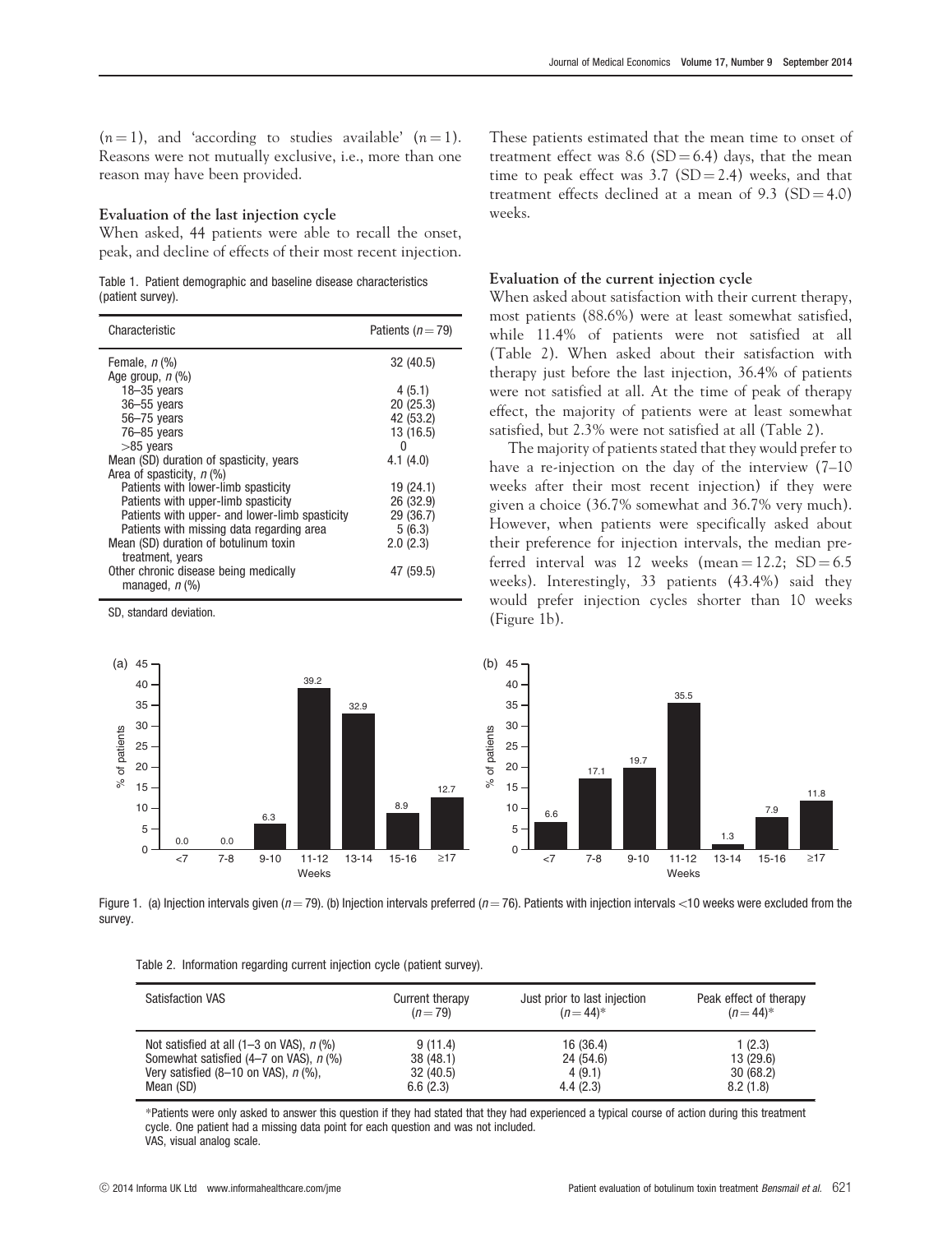#### Current state of health

Patients' overall mean rating of their state of health on the day of the interview was 53.2 (SD = 22.0) on a VAS scale ranging from 0 (worst possible state of health) to 100 (best possible state of health).

#### Physician survey

#### Physicians

One-hundred and five physicians with experience in treating post-stroke spasticity with botulinum toxin injections were interviewed. Their demographic and professional characteristics are summarized in Table 3. The mean time in their current specialty was 15.3  $(SD = 7.9)$  years and their mean experience in using botulinum toxin for medical reasons was  $9.2$  (SD = 5.3) years. On average,  $49.6\%$  (SD =  $32.1\%$ ) of the physicians' patients with post-stroke spasticity received treatment with botulinum toxin.

#### Satisfaction with botulinum toxin for treating post-stroke spasticity

Most of the 104 physicians who answered this question were either moderately satisfied (57.7%) or very satisfied (36.5%); 5.8% were not at all satisfied.

#### Treatment of post-stroke spasticity with botulinum toxin

The median treatment interval for post-stroke spasticity was 12 weeks for onabotulinumtoxinA (4–24 weeks),

|                     |  | Table 3. Physician demographic and professional characteristics |
|---------------------|--|-----------------------------------------------------------------|
| (physician survey). |  |                                                                 |

| Characteristic                                                                                 | Physicians ( $n = 105$ ) |
|------------------------------------------------------------------------------------------------|--------------------------|
| Female, $n$ $\left(\% \right)$                                                                 | 21(20.0)                 |
| Age group, <i>n</i> (%)                                                                        |                          |
| $<$ 35 years                                                                                   | 9(8.6)                   |
| $>36-45$ years                                                                                 | 44 (41.9)                |
| 46-55 years                                                                                    | 41 (39.1)                |
| $56 - 65$ years                                                                                | 11 (10.5)                |
| Mean (SD) time in current specialty, years                                                     | $15.3(7.9)$ *            |
| Mean (SD) time using botulinum toxin                                                           | 9.2(5.1)                 |
| for medical reasons, years, mean (SD)                                                          |                          |
| Number of patients treated per month                                                           |                          |
| Mean (SD)                                                                                      | 224.7 (135.8)            |
| Median                                                                                         | 200                      |
| Range                                                                                          | 16-600                   |
| Number of patients with post-stroke spasticity treated per month                               |                          |
| Mean (SD)                                                                                      | 29.6 (42.4)              |
| Median                                                                                         | 15                       |
| Range                                                                                          | $1 - 300$                |
| Approximate percentage of patients with post-stroke spasticity treated<br>with botulinum toxin |                          |
| Mean (SD)                                                                                      | 49.6 (32.1)              |
| Median                                                                                         | 50                       |
| Range                                                                                          | $1 - 100$                |
|                                                                                                |                          |

\*One physician had missing data.

SD, standard deviation.

abobotulinumtoxinA (3–24 weeks), and incobotulinumtoxinA (8–14 weeks). In line with product labeling, the median maximum doses physicians used for treating poststroke spasticity were 400 U for onabotulinumtoxinA  $(n = 61)$  and incobotulinumtoxinA  $(n = 11)$ , and 1500 U for abobotulinumtoxinA  $(n = 30)$ .

#### Treatment intervals in post-stroke spasticity

Physicians interviewed felt that, on average, 16.2% (range  $=0$ –90%) of patients would benefit from shorter injection intervals than those currently permitted. Physicians stated that lifting current restrictions on treatment intervals would improve botulinum toxin therapy outcomes very much (24.0%), moderately (42.0%), or would not change outcomes (34.0%), and would improve patient satisfaction very much (25.7%), moderately (45.5%), or not at all (28.7%) ([Figure 2a](#page-6-0)).

#### Maximum dosing in post-stroke spasticity

Physicians interviewed felt that, on average, 24.6% (range  $=0$ –100%) of patients would benefit from higher doses than those currently permitted. They further reported that lifting current restrictions on dosing would improve botulinum toxin therapy outcomes very much (30.3%), moderately (45.5%), or not at all (24.2%), and would improve patient satisfaction very much (35.4%), moderately (43.4%), or not at all (21.2%) ([Figure 2b\)](#page-6-0).

# **Discussion**

Post-stroke spasticity considerably diminishes healthrelated quality of life in stroke survivors, affecting physical, social, and emotional domains<sup>27,28</sup>. Treatment with botulinum toxin has been found to be well tolerated and effective in this population and may improve quality of life<sup>[15,16,](#page-7-0)[29](#page-8-0)</sup>. These structured patient and physician surveys were conducted to determine the level of satisfaction with botulinum toxin treatment, from the perspectives of both patients with post-stroke spasticity and physicians who treat post-stroke spasticity. Although most patients were generally satisfied with their current therapy at the time of the interview (7–10 weeks after their last injection), only 40.5% were very satisfied; 48.1% of patients were somewhat satisfied and 11.4% were not at all satisfied. The trend of patients' satisfaction generally followed the onset, peak, and trough of efficacy. However, treatment effects are individual and time to onset, peak, and trough of efficacy varies between patients. Satisfaction was lowest just before the next injection (36.4% not satisfied at all), when the effects of the previous treatment were diminishing, and were highest at the time of peak effect, with 68.2% of patients very satisfied.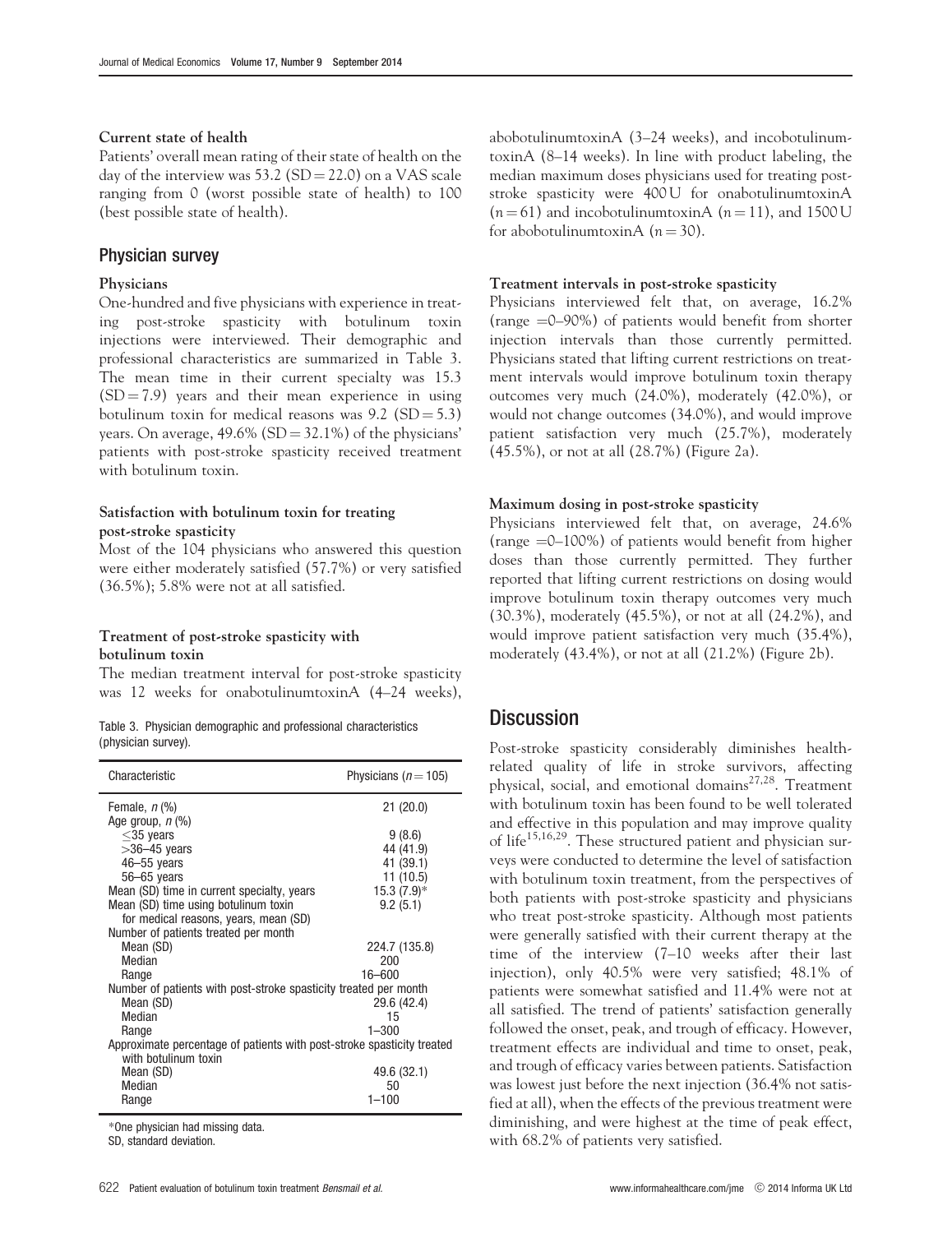<span id="page-6-0"></span>

Figure 2. Impact of shortening treatment intervals (a) and of higher dosing (b), if restrictions could be removed. Physicians were asked if in their opinion there would be an improvement in therapy outcomes and patient satisfaction if restrictions regarding treatment intervals (a) or dosing (b) were removed. Percentages based on non-missing data only.

While the mean treatment interval was 13.7 (3.5) weeks, nearly half of patients (43.4%) stated that they would prefer a treatment interval of 10 weeks or less. On the other hand, more than one-fifth of patients (21.1%) would prefer to be treated less frequently than what is current practice. The vast majority of physicians interviewed (94.2%) were at least moderately satisfied with botulinum toxin treatment for post-stroke spasticity. However, many felt that the restrictions on treatment intervals and dosing in their respective countries were impeding both treatment outcomes and patient satisfaction. Hence, there is a need for further treatment optimization through individualized dosing and injection intervals. Physicians felt that, on average, 16.2% of their patients would benefit from shorter treatment intervals than those currently permitted and that their patients would benefit in terms of both therapy outcomes and patient satisfaction. However, not all patients will require treatment intervals shorter than the 12-week standard-of-care interval. Indeed, the majority of patients may not need to change their treatment intervals. Whether shorter or longer, it is important that botulinum toxin treatment intervals can be individualized to maximize patient outcomes.

The physician survey results confirm the desire for more flexibility in dosing. The physicians in this survey felt that 24.6% of their patients would gain additional benefit from higher doses of botulinum toxin than those currently permitted and, again, that higher doses would improve both therapy outcomes and patient satisfaction. The use of higher than labeled doses of incobotulinumtoxinA or onabotulinumtoxinA has been reported and recom-mended<sup>[10](#page-7-0),30</sup>, but clinical data from well-designed, prospective clinical trials are lacking. Moreover, in most countries botulinum toxin treatment is not yet approved for lower-limb post-stroke spasticity. While not all physicians who participated in this survey believed that their patients would benefit from doses higher than those currently permitted in their respective country, higher doses were nonetheless generally desired to maximize patient outcomes.

The patient and physician surveys presented in this study have some clear methodological limitations. Patient responses were based on patients' subjective recollections. Similarly, physicians' responses were also based on general impressions rather than more objective data such as chart reviews. Another limitation of the study is the small sample size, which may limit generalization of the results to the total population of patients with poststroke spasticity treated with botulinum toxin.

A similar cross-sectional survey has previously been conducted in patients with cervical dystonia and reported comparable findings regarding patient satisfaction with botulinum toxin treatment<sup>31</sup>. Most patients with cervical dystonia reported that they were satisfied with their current botulinum toxin therapy and, as seen in this survey, patient satisfaction was lowest just before the next injection. Of note, patients with cervical dystonia tend to receive lower doses of botulinum toxin than many patients with spasticity, who may receive treatment for multiple muscle groups.

The duration of treatment effects with botulinum toxin varies from patient to patient. Furthermore, in patients with post-stroke spasticity the duration of treatment effects may also depend on the stage of post-stroke recovery. Most clinical studies involve patients who have stabilized for at least 3–6 months after a stroke rather than patients in the more acute stage of recovery. To improve patients' treatment satisfaction and optimize treatment outcomes, individualization of the injection interval should be considered. Further studies are required to determine if other conditions treated with repeated botulinum toxin injections, such as blepharospasm, show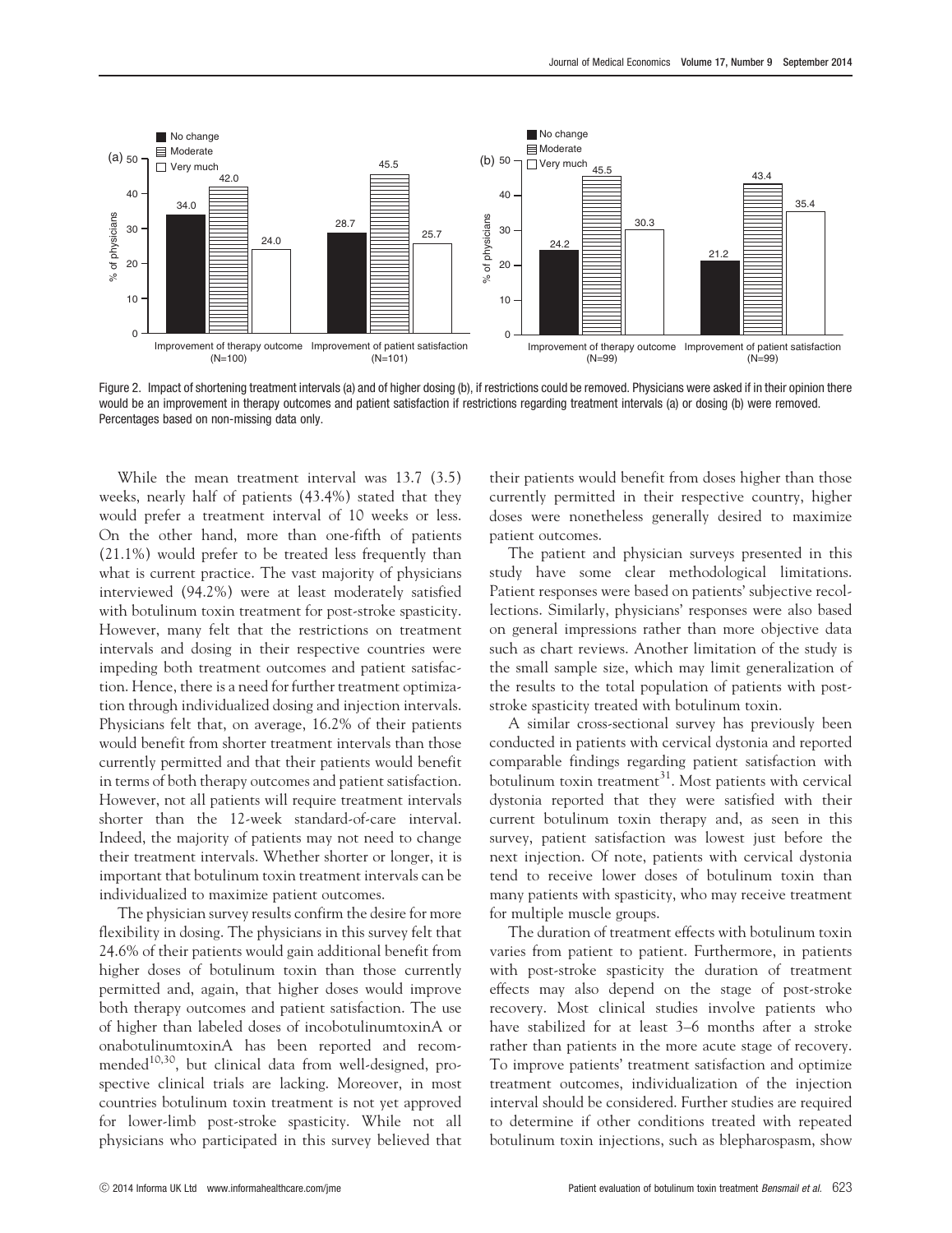<span id="page-7-0"></span>a similar need for treatment individualization. Ideally, patients should experience only a mild re-emergence of symptoms towards the end of their individualized treatment cycle, and dosing and treatment should be adjusted accordingly. Shorter treatment intervals would likely help to achieve this, provided that they are not associated with an increased risk of side-effects. Further prospective studies are required to fully understand the lifecycle of patients' satisfaction with botulinum toxin treatment. An individualized treatment would also avoid 'over-treatment', since quite a significant number of patients would prefer to be injected less frequently, which would also contribute to improved patient satisfaction in the end.

# **Conclusions**

The results of these surveys indicate that overall patients' and physicians' satisfaction with botulinum toxin injections in treating post-stroke spasticity is very good. Throughout the botulinum toxin treatment cycle, patient satisfaction with treatment followed the onset, peak, and trough of treatment efficacy. However, these may vary among the patient population and patients and physicians expressed a need for treatment individualization.

# **Transparency**

#### Declaration of funding

This study was conceived and sponsored by Merz Pharmaceuticals, GmbH. All authors contributed to the initial drafting of the manuscript, subsequent review and critique, and all authors approved the final draft before submission.

#### Declaration of financial/other relationships

Djamel Bensmail has received consulting fees or other remuneration (payment) from Allergan, Almirall, Ipsen, Medtronic, and Merz Pharmaceuticals. Angelika Hanschmann is an employee of Merz Pharmaceuticals. Jörg Wissel has received consulting fees and payments for speakers' bureau from Allergan, Ipsen, Medtronic, and Merz Pharmaceuticals.

#### Acknowledgments

The authors would like to thank all patients and physicians who participated in the survey and the interviewers who conducted the sessions. The authors would also like to thank Dr. Cindy Ivanhoe (Baylor College of Medicine) for her helpful comments on an earlier draft of the manuscript. Medical writing assistance was provided by Starr L. Grundy, BSc Pharm of SD Scientific, Inc., and Dr. Simone Boldt of Complete Medical Communications, funded by Merz Pharmaceuticals.

Previous presentations: (1) TOXINS 2012: Basic Science and Clinical Aspects of Botulinum and Other Neurotoxins, December 5–8, 2012, Miami Beach, FL, USA; (2) XXI World Congress of Neurology, September 21–26, 2013, Vienna, Austria; and (3) APM&R 2013 Annual Assembly, October 3–6, 2013, National Harbor, MD, USA.

## References

- 1. Ozcakir S, Sivrioglu K. Botulinum toxin in poststroke spasticity. Clin Med Res 2007;5:132-8
- 2. Ward AB. Spasticity treatment with botulinum toxins. J Neural Transm 2008;115:607-16
- 3. Vanek ZF, Menkes JH. Spasticity. Medscape. New York, NY: WebMD, 2012. Available at: http://emedicine.medscape.com/article/1148826-overview#aw2aab6b3 [Last accessed 05 June 2014]
- 4. Brin MF. Preface. Muscle Nerve Suppl 1997;6:S1
- 5. Feigin VL, Forouzanfar MH, Krishnamurthi R, et al. Global and regional burden of stroke during 1990-2010: findings from the Global Burden of Disease Study 2010. Lancet 2014;383:245-54
- Wissel J, Manack A, Brainin M. Toward an epidemiology of poststroke spasticity. Neurology 2013;80:S13-19
- 7. Esquenazi A, Albanese A, Chancellor MB, et al. Evidence-based review and assessment of botulinum neurotoxin for the treatment of adult spasticity in the upper motor neuron syndrome. Toxicon 2013;67:115-28
- 8. Simpson DM, Gracies JM, Graham HK, et al. Assessment: botulinum neurotoxin for the treatment of spasticity (an evidence-based review): report of the Therapeutics and Technology Assessment Subcommittee of the American Academy of Neurology. Neurology 2008;70:1691-8
- 9. Ward AB, Aguilar M, De Beyl Z, et al. Use of botulinum toxin type A in management of adult spasticity–a European consensus statement. J Rehabil Med 2003;35:98-9
- 10. Wissel J, Ward AB, Erztgaard P, et al. European consensus table on the use of botulinum toxin type A in adult spasticity. J Rehabil Med 2009;41:13-25
- 11. Swope D, Barbano R. Treatment recommendations and practical applications of botulinum toxin treatment of cervical dystonia. Neurol Clin 2008;26(1 Suppl):54-65
- 12. Greene P, Fahn S, Diamond B. Development of resistance to botulinum toxin type A in patients with torticollis. Mov Disord 1994;9:213-17
- 13. Jankovic J, Vuong KD, Ahsan J. Comparison of efficacy and immunogenicity of original versus current botulinum toxin in cervical dystonia. Neurology 2003;60:1186-8
- 14. Brashear A, Gordon MF, Elovic E, et al. Intramuscular injection of botulinum toxin for the treatment of wrist and finger spasticity after a stroke. N Engl J Med 2002;347:395-400
- 15. Kaňovský P, Slawek J, Denes Z, et al. Efficacy and safety of botulinum neurotoxin NT 201 in poststroke upper limb spasticity. Clin Neuropharmacol 2009;32:259-65
- 16. Kaňovský P, Slawek J, Denes Z, et al. Efficacy and safety of treatment with incobotulinum toxin A (botulinum neurotoxin type A free from complexing proteins; NT 201) in post-stroke upper limb spasticity. J Rehabil Med 2011;43:486-92
- 17. Bakheit AM, Thilmann AF, Ward AB, et al. A randomized, double-blind, placebo-controlled, dose-ranging study to compare the efficacy and safety of three doses of botulinum toxin type A (Dysport) with placebo in upper limb spasticity after stroke. Stroke 2000;31:2402-6
- 18. Bakheit AM, Pittock S, Moore AP, et al. A randomized, double-blind, placebo-controlled study of the efficacy and safety of botulinum toxin type A in upper limb spasticity in patients with stroke. Eur J Neurol 2001;8:559-65
- 19. Bhakta BB, Cozens JA, Chamberlain MA, et al. Impact of botulinum toxin type A on disability and carer burden due to arm spasticity after stroke: a randomised double blind placebo controlled trial. J Neurol Neurosurg Psychiatry 2000;69:217-21